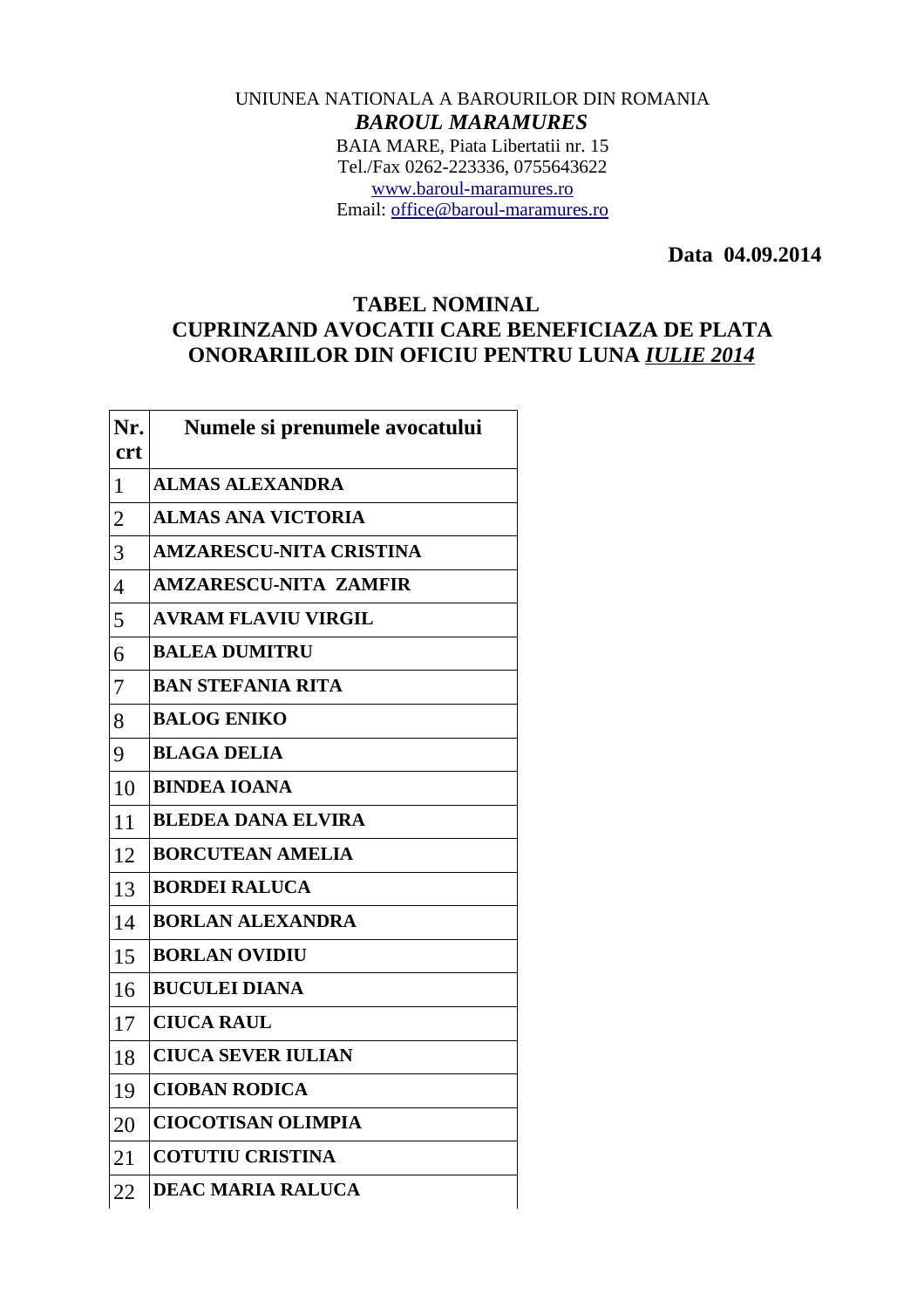| 23 | <b>DENES MARIA ANASTASIA</b>   |
|----|--------------------------------|
| 24 | <b>DOMSA ANGELICA</b>          |
| 25 | <b>GALEA-SZEREMI GABRIEL</b>   |
| 26 | <b>GIURGIU ADRIAN</b>          |
| 27 | <b>GIURGIU LIANA</b>           |
| 28 | <b>GORON ANAMARIA</b>          |
| 29 | <b>HORGOS RAZVAN</b>           |
| 30 | <b>HOTEA NELICA</b>            |
| 31 | <b>IANCULUI FLORIN</b>         |
| 32 | <b>ILUTI ALINA</b>             |
| 33 | <b>INDRE TIMEA</b>             |
| 34 | <b>LEONTE CORNELIA</b>         |
| 35 | <b>LIBOTEAN IONELA</b>         |
| 36 | <b>MARIS ALEXANDRA</b>         |
| 37 | <b>MAROZSAN RALUCA</b>         |
| 38 | <b>MIC SINZIANA-LUIZA</b>      |
| 39 | <b>MIHALI ANISOARA</b>         |
| 40 | <b>MOLDOVAN RODICA</b>         |
| 41 | <b>MOTOC ANDRADA</b>           |
| 42 | <b>NASUI RODICA</b>            |
| 43 | <b>NEGULESCU SIMINA</b>        |
| 44 | ONA DANA MARIA                 |
| 45 | PETROVAN CRISTINA              |
| 46 | <b>POPAN CATALIN</b>           |
| 47 | <b>POP PETRE</b>               |
| 48 | <b>RADU CORINA</b>             |
| 49 | <b>RADU VALENTIN</b>           |
| 50 | <b>REMES ANCA</b>              |
| 51 | <b>SABOU ANCA</b>              |
| 52 | <b>SCIUCHIN MIHAELA</b>        |
| 53 | <b>SIMON CIAN MONICA</b>       |
| 54 | <b>SKERHAK LENGHEL DANIELA</b> |
| 55 | <b>STASINOPOULOS ANDREEA</b>   |